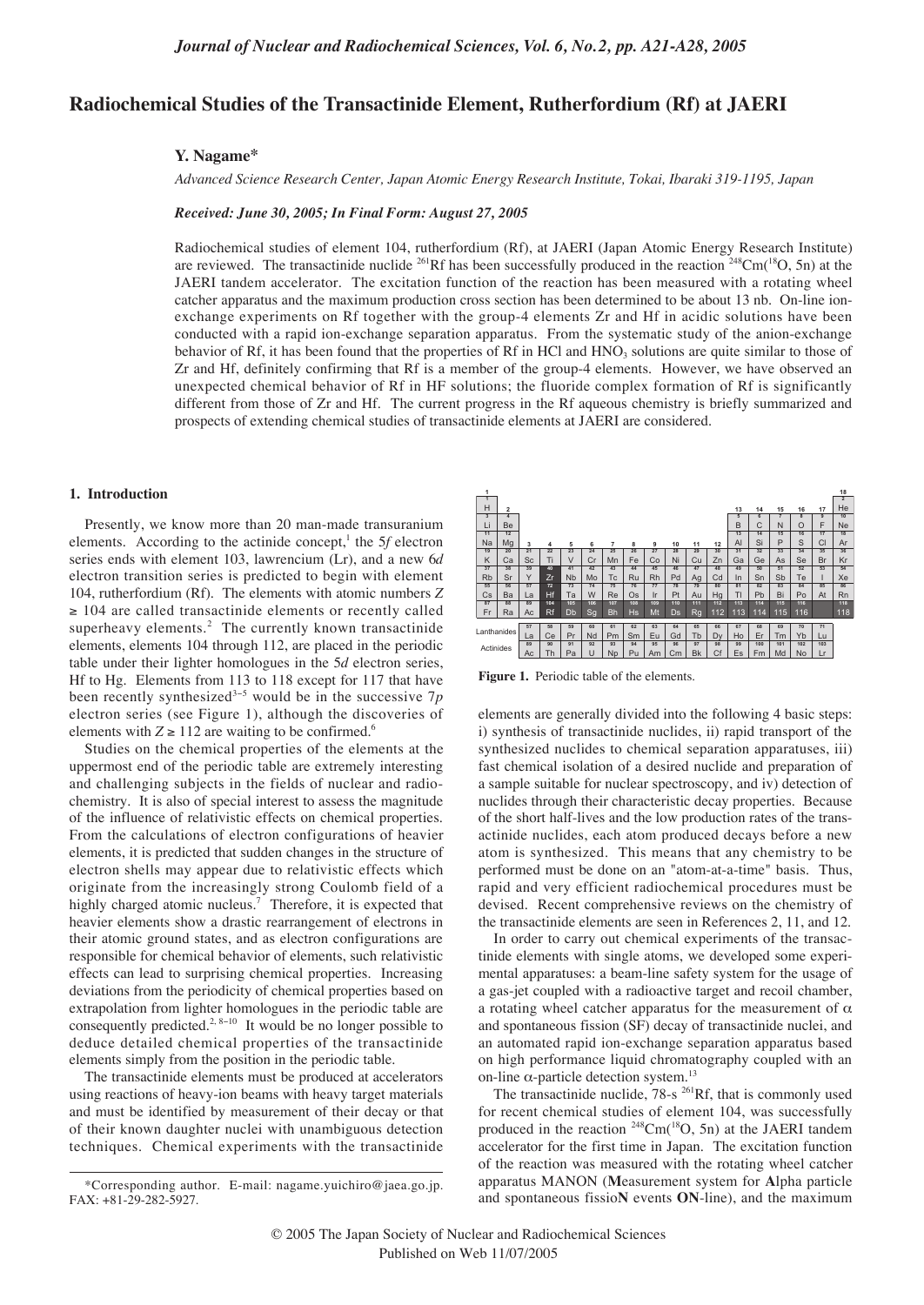production cross section was determined to be 13 nb at around 94-MeV <sup>18</sup>O energy.<sup>14</sup> On-line anion-exchange experiments of Rf together with the group-4 elements Zr and Hf in acidic solutions,  $HC1$ ,  $HNO<sub>3</sub>$ , and  $HF$ , were conducted with the rapid ionexchange separation apparatus, AIDA (**A**utomated **I**on-exchange separation apparatus coupled with the **D**etection system for  $\overrightarrow{\text{Alpha-spectroscopy}}$ .<sup>15, 16</sup> AIDA enables us to perform cyclic discontinuous column chromatographic separations of shortlived nuclides in aqueous solutions and automated detection of  $\alpha$ -particles within a typical cycle of  $1 - 2$  min. The adsorption behavior of Rf as a function of the acid concentration has been systematically studied with AIDA.<sup>15, 16</sup>

In this paper, the progress in the radiochemical studies of Rf and future research plans for extending chemical studies of the transactinide elements at JAERI are summarized.

#### **2. Production of the Transactinide Nuclide 261Rf**

A schematic representation of the experimental set-up including a target and recoil chamber arrangement and the rotating wheel catcher apparatus MANON is shown in Figure 2. A  $^{248}$ Cm target of 590- $\mu$ g/cm<sup>2</sup> thickness prepared by electrodeposition of  $Cm(NO<sub>3</sub>)<sub>3</sub>$  from isopropyl alcohol onto a 2.2mg/cm<sup>2</sup>-thick beryllium backing foil was bombarded by an <sup>18</sup>O beam delivered from the JAERI tandem accelerator. The <sup>18</sup>O<sup>6+</sup> beam passed through a 2.0-mg/cm<sup>2</sup> HAVAR entrance window foil,  $0.09 \text{-mg/cm}^2$  He cooling gas and the beryllium target backing, and finally entering the 248Cm target material. The beam intensity was  $250 - 300$  particle nA. The reaction products recoiling out of the target were stopped in a volume of He gas ( $\approx$  1 bar) that had been loaded with potassium chloride (KCl) aerosols generated by sublimation from the surface of KCl powder at 640 °C. The products adsorbed onto the surface of the aerosols were swept out of the recoil chamber with the He gas flow (2.0 L/min) and were transported through a Tefloncapillary (2.0 mm i.d., 20 m long) by a He/KCl gas-jet system to MANON. The transported nuclei were deposited on polyethylene terephthalate foils of 120 µg/cm<sup>2</sup> thickness and 20 mm diameter mounted on the circumference of a stepwise rotating stainless steel wheel that has 80-position collection sites with an 80-cm diameter. The wheel was rotated every 110 s to position the foils between six pairs of Si PIN photodiodes for α-particle detection. Each detector had an active area of  $18 \times 18$  mm<sup>2</sup>. A detection efficiency of approximately  $40\%$  for  $\alpha$ -particles was achieved. The energy resolution (FWHM) was about 30 keV for the top detectors and was 100 keV for the bottom ones.

To determine the gas-jet transport yield, we first collected the recoil of <sup>252</sup>Md ( $T_{1/2}$  = 2.3 min) produced in the reaction



and spontaneous fissioN events ON-line

**Figure 2.** Schematic representation of a target and recoil chamber arrangement with a He/KCl gas-jet system and the apparatus MANON (**M**easurement system for **A**lpha-particle and spontaneous fissio**N** events **ON**-line).

 $238U(^{19}F, 5n)$  behind the target in an aluminum catcher foil to get a reference value (100%), while <sup>252</sup>Md transported by the gas-jet was collected on a glass filter. <sup>252</sup>Fm ( $T_{1/2}$  = 25 h), the EC decay daughter of  $^{252}$ Md, in both samples was chemically separated and subjected to  $\alpha$ -spectroscopy. By comparing the production rate measured after transport through the gas-jet with the absolute production rate from the catcher foil, the transport efficiency was determined to be approximately 35%. The production cross sections were evaluated from the measurement of the mother-daughter correlations of  $\alpha$ -particle energies between <sup>261</sup>Rf ( $E_\alpha$  = 8.28 MeV) and 25-s <sup>257</sup>No ( $E_\alpha$  = 8.22, 8.27, and 8.32 MeV).<sup>17</sup> A photograph of the MANON apparatus is shown in Figure 3.

The sum of  $\alpha$ -particle spectra measured in the six top detectors for the production of  $^{261}$ Rf at 94-MeV <sup>18</sup>O beam energy is shown in Figure 4. The total beam dose was  $2.35 \times 10^{16}$ . In the  $\alpha$ -energy range of 8.10–8.40 MeV,  $\alpha$  lines from <sup>261</sup>Rf and its daughter <sup>257</sup>No are clearly seen. No contributions from other nuclides in this energy window are observed, although there exist several  $\alpha$  lines originating from the transfer reaction products from the Pb impurity in the 248Cm target. A total of 166 events were registered both in the top and bottom detectors in the singles measurement and 57  $\alpha - \alpha$  correlation events were detected at this beam energy. Assuming a  $100\%$   $\alpha$ -decay branch for both  $^{261}Rf$  and  $^{257}No$ ,  $^{17}$  the production cross sections of <sup>261</sup>Rf in this reaction were evaluated to be  $8 \pm 2$ ,  $13 \pm 3$ , and  $8 \pm 2$  nb at the <sup>18</sup>O beam energies of 91, 94, and 99 MeV, respectively. The contribution of the direct production of <sup>257</sup>No via the <sup>248</sup>Cm(<sup>18</sup>O,  $\alpha$ 5n) reaction is assumed to be negligible in the studied energy region. In Figure 5, the cross sections are plotted as a function of the <sup>18</sup>O bombarding energy together with the literature data, $18, 19$  where the relative cross section values in Reference 19 are normalized to the present results. The maximum cross section of about 13 nb at the 18O energy of 94 MeV was obtained.<sup>14</sup> This results in a production rate of about 2 atoms per min under the given conditions.



**Figure 3.** View of the MANON (left) and the part of the detectors inside the apparatus (right).



**Figure 4.** Sum of α−particle spectra measured in the bombardment of the <sup>248</sup>Cm target with 94-MeV <sup>18</sup>O ions.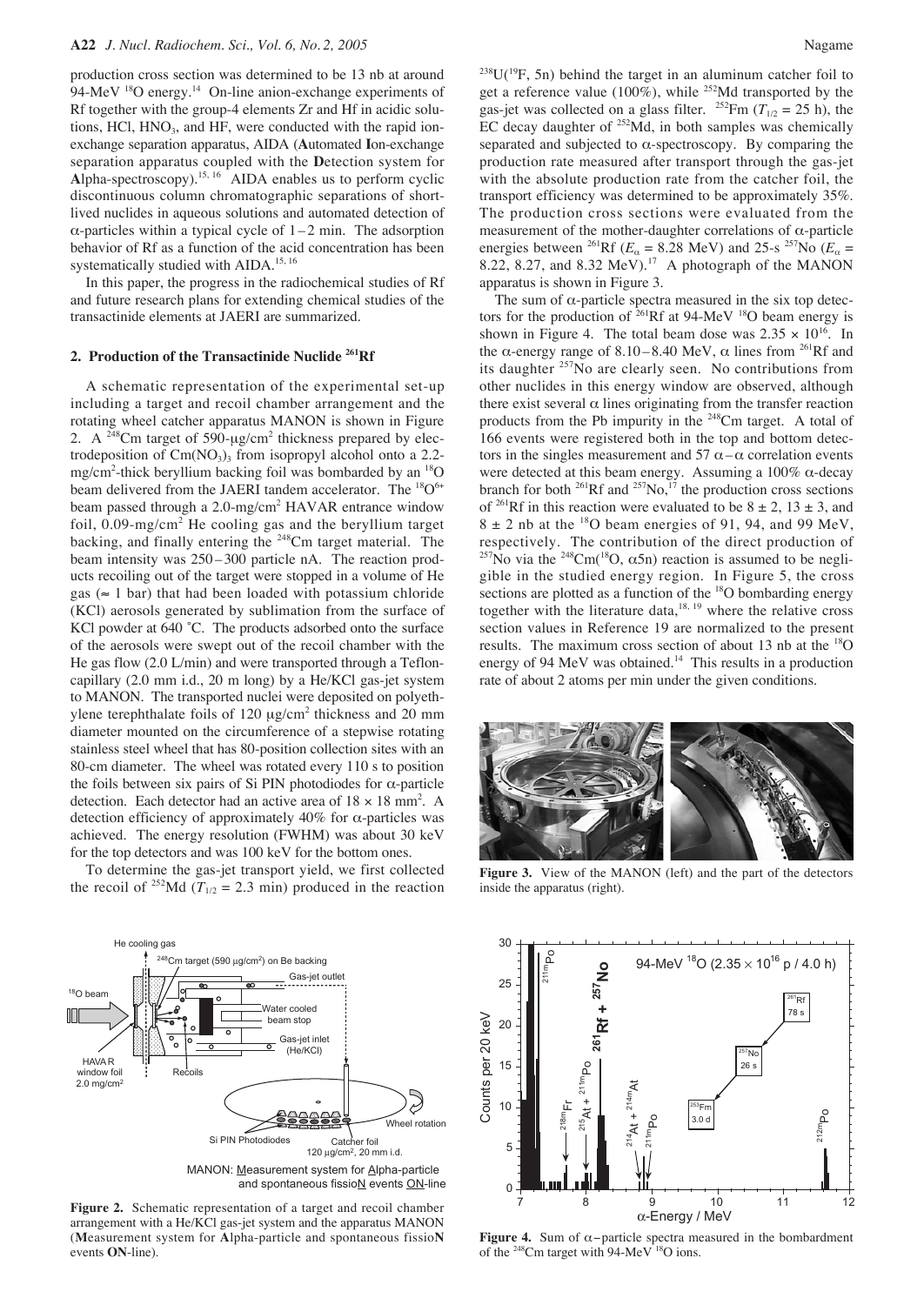

Figure 5. Excitation function for the <sup>248</sup>Cm(<sup>18</sup>O, 5n) reaction. The data taken from References 18 and 19 are also shown.

#### **3. Aqueous Chemistry of Element 104 Rf**

The pioneering works, the first generation experiments, so far performed have concentrated on the question how well the periodic table accommodates the transactinide elements as transition metals in the seventh period. The results with a few atoms have justified placing the elements Rf through element 108, hassium (Hs), into groups 4 to 8 of the periodic table.<sup>2</sup> However, the first generation experiments still show conflicting results and some of them are criticized due to unsatisfactory experimental conditions.<sup>20</sup> There are few convincing data for examining relativistic effects and for considering thermodynamic chemical properties of the transactinide elements even in those of Rf and element 105, dubnium (Db). Therefore, it is of great importance to study detailed chemical properties of the transactinide elements with high statistics and to compare these with properties deduced from extrapolations of periodicity and from modern relativistic molecular orbital calculations: the second generation experiments. In the following, the second generation studies on Rf at JAERI are outlined.

**3.1. On-line Production of 261Rf, 169Hf, and 85Zr.** As mentioned above, one of our experimental approaches is a detailed comparison of the chemical properties of Rf with those of the expected lighter homologues Hf and Zr. Thus, the chemical experiments on Rf should be conducted together with the homologues under strictly identical conditions. For the on-line production of Rf and the homologues, we used two different targets; one was the mixed target of  $248$ Cm (610 µg/cm<sup>2</sup> in thickness) and Gd (39.3%-enriched  $152$ Gd of 36  $\mu$ g/cm<sup>2</sup> in thickness) prepared by electrodeposition onto a  $2.4 \text{-mg/cm}^2$ beryllium foil for the simultaneous production of <sup>261</sup>Rf and 3.24min <sup>169</sup>Hf via the <sup>248</sup>Cm(<sup>18</sup>O, 5n) and Gd(<sup>18</sup>O, *xn*) reactions, respectively. The other was the  $n \cdot \text{Gd}$  (370- $\mu \text{g/cm}^2$  thickness) and natGe (660-µg/cm<sup>2</sup> thickness) mixed target to produce  $169$ Hf and 7.86-min <sup>85</sup>Zr through the <sup>nat</sup>Gd<sup>(18</sup>O, *x*n) and <sup>nat</sup>Ge<sup>(18</sup>O, *x*n) reactions, respectively. The natGd was electrodeposited on a  $2.7$ -mg/cm<sup>2</sup> beryllium backing and then, on the resulting  $n \times G$ d target, natGe was deposited by vacuum evaporation.<sup>15, 16</sup> The reaction products recoiling out of the target were transported through a Teflon-capillary to the chemistry laboratory by the He/KCl gas-jet system as described in Section 2.

**3.2. Atom-at-a-time Chemistry of Rf.** The chemical study needs to be carried out on phenomena that give the same results for only a few atoms and for macro amounts of atoms; the question arises as to whether a meaningful chemistry with



**Figure 6.** Concept for single atom chemistry. Courtesy of M. Schädel.

single atoms is possible. For single atoms, the classical law of mass action is no longer valid, because the atom cannot exist in the different chemical forms taking part in the chemical equilibrium at the same time. Guillaumont et al. suggested for single-atom chemistry the introduction of a specific thermodynamic function, the single-particle free enthalpy.<sup>21, 22</sup> An expression equivalent to the law of mass action is derived, in which activities are replaced by probabilities of finding the species in the appropriate phases. According to this law, an equilibrium constant (distribution coefficient) of the atom between two phases is correctly defined in terms of the probabilities of finding the atom in one phase or the other. If a static partition method is used, this coefficient must be measured in repetitive experiments. Since dynamical partition methods can be considered as repetitive static partitions, the displacement of the atom along the chromatographic column gives a statistical result.2, 11 The concept for single atom chemistry is depicted in Figure 6.

For short-lived atoms, the partition equilibrium must be reached during the lifetime of the nuclides, which requires fast reaction kinetics. Based on the kinetics of a single-step exchange reaction, Borg and Dienes suggested that at certain conditions a measurement of the partition of the atom between the phases with very few atoms will already yield an equilibrium constant close to the "true" value provided that both states are rapidly sampled.<sup>23</sup> The above interpretation indicates that chromatographic systems with fast kinetics are ideally suited for single atom separation as there is rapid, multiple sampling of the adsorbed or mobile chemical species.<sup>2, 11</sup>

To perform rapid and repetitive chemical experiments with Rf, we employed the apparatus  $AIDA<sup>15, 24</sup>$  that consists of a modified ARCA (**A**utomated **R**apid **C**hemistry **A**pparatus)<sup>25</sup> which is a miniaturized computer controlled liquid chromatography system, and an automated on-line  $\alpha$ -particle detection system. The schematic drawing of AIDA is given in Figure 7. There are two column magazines, each containing 20 microcolumns. In the modified ARCA as shown in Figure 8, two different paths to supply solutions are available; the first eluent goes through the collection site to the microcolumn, while the second is directed to the column after one-step forward movement of the column magazine to avoid cross-contamination at the collection site.

**3.3. Anion-exchange Behavior of Rf in HCl and HNO3.** The experimental procedures and the result on the anionexchange behavior of Rf in HCl solution are summarized here. The reaction products recoiling from the target were transported by the He/KCl gas-jet system to the collection site of AIDA (see Figure 8). After collection for 125 s, the site was mechanically moved to the top of one of the microcolumns, where the products were dissolved with 170  $\mu$ L of hot ( $\approx 80$ ) ˚C) 11.5 M HCl and were fed onto the 1.6 mm i.d. × 7.0 mm chromatographic column filled with the anion-exchange resin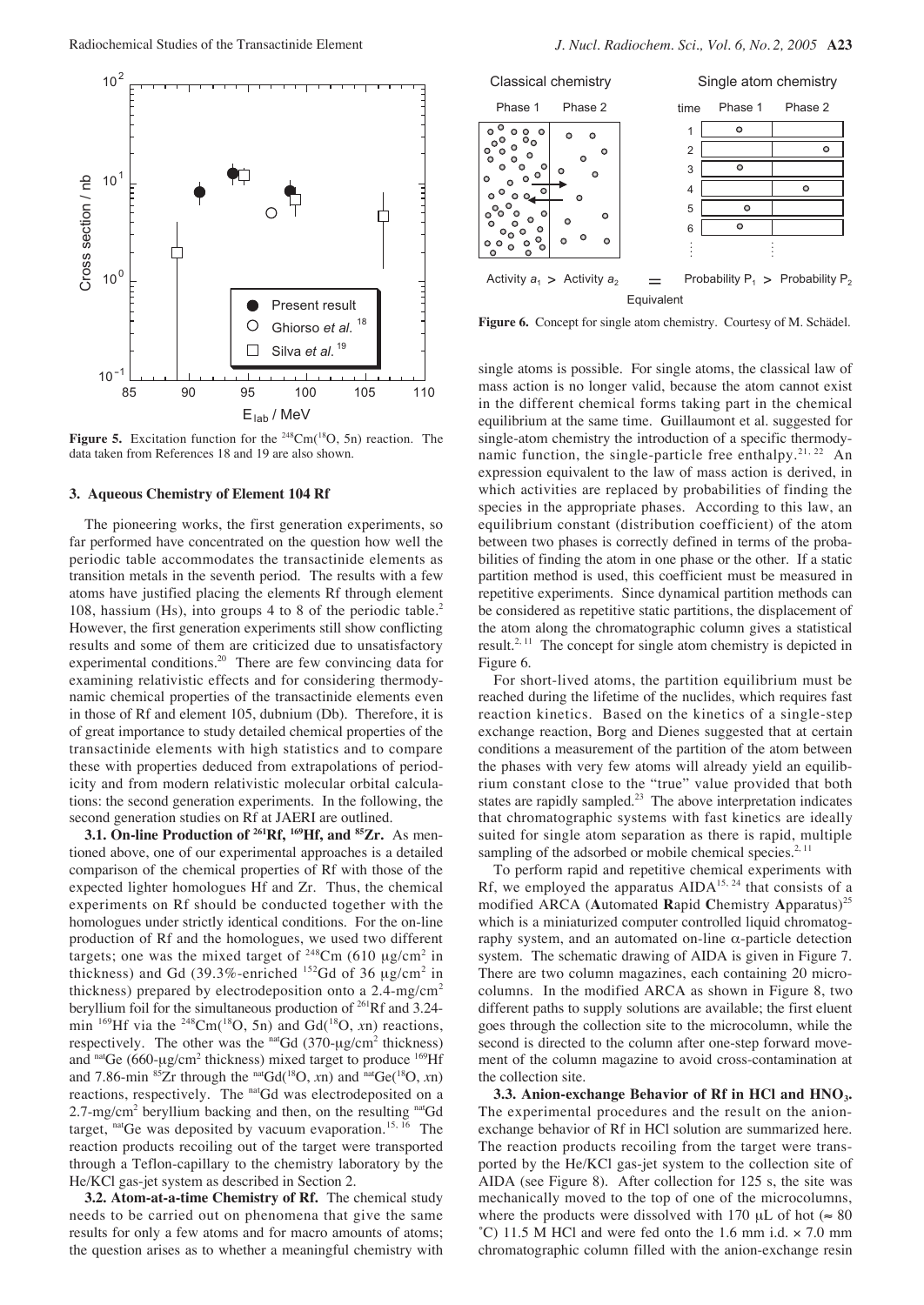

**Figure 7.** Schematic drawing of AIDA (**A**utomated **I**on-exchange separation apparatus coupled with the **D**etection system for **A**lpha spectroscopy).



**Figure 8.** Schematic of the modified ARCA in AIDA. <sup>0</sup>

MCl GEL CA08Y (particle size of about 20  $\mu$ m) at a flow rate of 1.0 mL/min. Then, the products were eluted with 290 µL of HCl through the second path with concentrations between 4.0 M and 9.5 M at a flow rate of 1.1 mL/min. The effluent was collected on a Ta disk as fraction 1 and evaporated to dryness using hot He gas and a halogen heat lamp for  $\alpha$ -particle measurement (see Figure 7). The remaining products in the column were eluted with 250 µL of 4.0 M HCl at a flow rate of 1.1 mL/min. The effluent was collected on another Ta disk and evaporated to dryness as fraction 2. The pair of disks were automatically transported to the  $\alpha$ -spectroscopy station equipped with eight 600-mm2 PIPS (passivated ion-implanted planar silicon) detectors. Counting efficiencies of each detector ranged from 30% to 40% depending on geometric differences of the dried  $\alpha$  sources. Alpha-particle energy resolution was 80–200 keV FWHM.<sup>15, 16</sup> After the  $\alpha$ -particle measurement, the 493 keV γ-radiation of <sup>169</sup>Hf was monitored with Ge detectors to determine the elution behavior of Hf and its chemical yield. The anion-exchange experiments with <sup>85</sup>Zr and <sup>169</sup>Hf produced from the Ge/Gd mixed target were conducted under the same conditions as those with  $261Rf$  and <sup>169</sup>Hf. The effluents were collected in polyethylene tubes and were assayed by  $\gamma$ -ray spectroscopy.<sup>15</sup> Each separation was accomplished within 20 s and the  $\alpha$ -particle measurement was started within 80 s after the collection of the products at the AIDA collection site. The chemical yield of  $169$ Hf including deposition and dissolution efficiencies of the aerosols was approximately  $60\%$ .<sup>15</sup> A photograph of the effluent collection part of AIDA is shown in Figure 9.

Figures 10(a) and 10(b) show the typical  $\alpha$  spectra observed in the elution with 11.5 M HCl and with 4.0 M HCl, respectively.<sup>26</sup> There are only a few  $\alpha$  events from the  $\alpha$  decay of <sup>261</sup>Rf – <sup>257</sup>No



**Figure 9.** Photograph of the sample collection part of AIDA.



**Figure 10.** α-particle spectra of samples prepared from the elution fractions: (a) 11.5 M HCl and (b) 4.0 M HCl. Data taken from Reference 26.

at 11.5 M HCl, which means Rf is strongly adsorbed on the anion-exchange resin, while at 4.0 M HCl, Rf is not retained in the column.

In order to evaluate the contribution to the adsorption distribution of <sup>261</sup>Rf on the anion-exchange resin of the  $\alpha$  events from <sup>257</sup>No formed from the  $\alpha$  decay of <sup>261</sup>Rf during the collection at AIDA before the chemical separation, the adsorption behavior of No on the same anion-exchange resin was examined. On-line experiments with <sup>255</sup>No produced in the reaction <sup>248</sup>Cm( $^{12}C$ , 5n) were separately conducted according to those with <sup>261</sup>Rf in HCl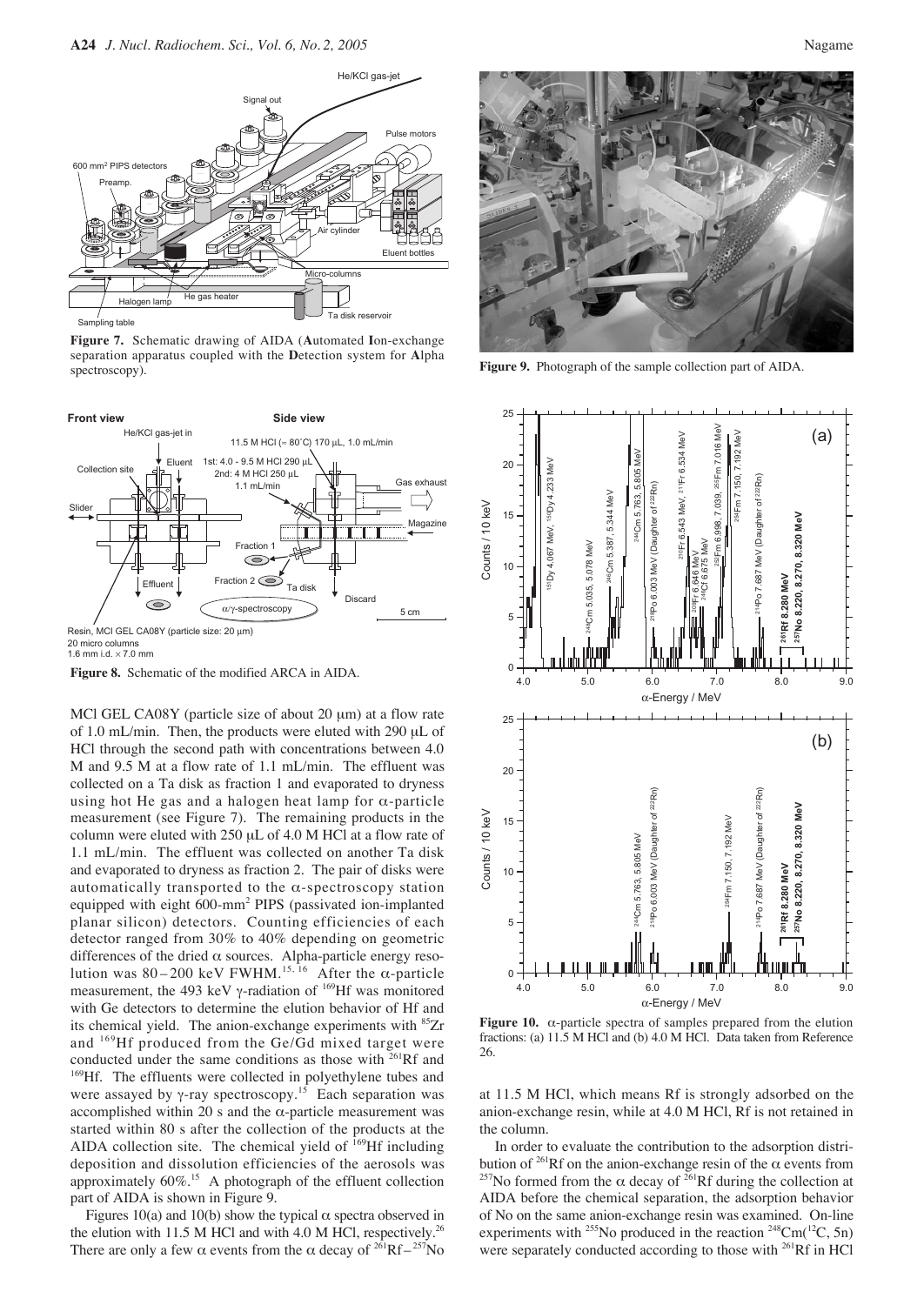and  $HNO<sub>3</sub>$  solutions,<sup>27</sup> and it was found that this contribution was negligible.<sup>27</sup> As shown in Figure 10(a), the Cm isotopes, recoil products of the target, the isotopic composition of the <sup>248</sup>Cm target is as follows: <sup>244</sup>Cm (1.12 at.%) and <sup>246</sup>Cm (1.31) at.%), and the Fm isotopes, transfer reaction products from the Cm target, are mostly eluted with 11.5 M HCl. The present result is consistent with the fact that the chloride complex formation of element 104 in 12 M HCl was stronger than that of the trivalent actinides as reported by Hulet et al.<sup>28</sup> The trivalent rare earth element isotopes in the figure,  $150,151$ Dy, the transfer reaction products from the 152Gd target, are also eluted with 11.5 M HCl.

From the 1893 cycles of the anion-exchange experiments, a total of 186  $\alpha$  events from <sup>261</sup>Rf and its daughter <sup>257</sup>No were registered including 35  $\alpha - \alpha$  correlation events.<sup>15</sup> Figure 11(a) shows the adsorption behavior of Rf, Zr, and Hf as a function of HCl concentration. The ordinate shows the adsorption probabilities of these elements,  $\%$  ads =  $100A_2/(A_1 + A_2)$ , where  $A_1$  and  $A_2$  are the eluted radioactivities observed in fractions 1 and 2, respectively. It should be noted here that the data of Hf from both targets are in very good agreement. The adsorption behavior of Rf is quite similar to those of the group-4 elements Zr and Hf. The adsorption of these elements rapidly increases with increasing HCl concentration above 7 M: typical anionexchange behavior of the group-4 elements. This means that anionic chloride complexes of the tetravalent Rf, Zr, and Hf are formed above 7 M HCl. On the other hand, the adsorption of the tetravalent pseudo-homologue thorium (Th) in HCl concentrations above 8 M is quite different from that of Rf, Zr, and Hf as shown in Figure 11(b); Th does not form anionic complexes in this region of concentration. The distribution coefficients  $(K_d)$  for Zr, Hf, and Th in Figure 11(b) were obtained by the batch method using radiotracers of <sup>88</sup>Zr, <sup>175</sup>Hf,



Figure 11. (a) Adsorption probability (%ads) of Rf, Zr, and Hf on the anion-exchange resin CA08Y as a function of HCl concentration. The data for 261Rf and 169Hf obtained from the Cm/Gd target are shown by closed symbols, while those for 85Zr and 169Hf from the Ge/Gd target are by open symbols. (b) Distribution coefficients  $(K_d)$  for Zr, Hf, and Th on the anion-exchange resin CA08Y as a function of HCl concentration. Data taken from Reference 15.

and <sup>234</sup>Th, respectively.<sup>15</sup> Another interesting feature is the adsorption sequence on the anion-exchange resin among Rf, Zr, and Hf. The adsorption order that reflects the strength of the chloride complex formation is  $Rf \geq Zr > Hf$ . The present outcome, however, contradicts the prediction with the relativistic molecular density-functional calculations by Pershina et al. where the sequence of the chloride complex formation is expected to be  $Zr > Hf > Rf.<sup>29</sup>$ 

In order to obtain information on the chemical species and structure of Rf complexes in HCl, we performed measurements of the extended X-ray absorption fine structure (EXAFS) spectra of Zr and Hf chloride complexes at the KEK (High Energy Accelerator Research Organization) Photon Factory.<sup>30, 31</sup> It has been found that the Zr and Hf complex structure in HCl solution changes from presumably  $[M(H_2O)_8]^{4+}$  (M = Zr and Hf) to the anionic chloride complex  $[MCl_6]^2$ <sup>-</sup> with the increase in the HCl concentration from 9 to 12 M, which is consistent with the results of the anion-exchange experiments. Therefore, we assume the structure of the Rf complex, in analogy to those of Zr and Hf, is the octahedral  $[RfCl_6]^{2-}$  in conc. HCl. The difference in the strength of the chloride complex formation of Zr and Hf was also demonstrated; the affinity of the Cl<sup>−</sup> ion for Zr is higher than that for Hf:  $[ZrCl_6]^2$  >  $[HfCl_6]^2$ <sup>-, 31</sup> which agrees with the adsorption sequence in Figures 11(a) and 11(b) and the result by Huffman et al. $32$  This confirms that the sequence in the chloride complex strength among these elements is  $Rf \geq$  $Zr > Hf$ .

Non Th<sup>4+</sup>-like behavior of Rf was also probed with anionexchange experiments in 8 M HNO<sub>3</sub>. From 217 experiments, a total of 20  $\alpha$  events from <sup>261</sup>Rf and <sup>257</sup>No were observed including 5 time-correlated  $\alpha$  pairs. Although Th<sup>4+</sup> formed anionic complexes and was strongly adsorbed on the anionexchange resin, Rf was eluted from the column with  $8 \text{ M HNO}_3$ as expected for a typical group-4 element as shown in Figure 12.<sup>15</sup> The adsorption value for Th was obtained by batch experiments using radiotracer <sup>234</sup>Th.<sup>15</sup> The above results definitely confirm that Rf is a member of the group-4 elements, but does not resemble the pseudo-homologue Th.

**3.4. Fluoride Complex Formation of Rf.** The experimental procedures with AIDA are basically the same as those described in Section 3.3 and the details are given in Reference



Figure 12. Adsorption probability (%ads) of Rf, Zr, and Hf on the anion-exchange resin CA08Y at 8 M HNO<sub>3</sub> concentration. The data for  $^{261}$ Rf and  $^{169}$ Hf obtained from the Cm/Gd target are shown by closed symbols, while those for <sup>85</sup>Zr and <sup>169</sup>Hf from the Ge/Gd target are by open symbols. The adsorption of Th (closed triangle) was obtained by the separate off-line experiment. Data taken from Reference 15.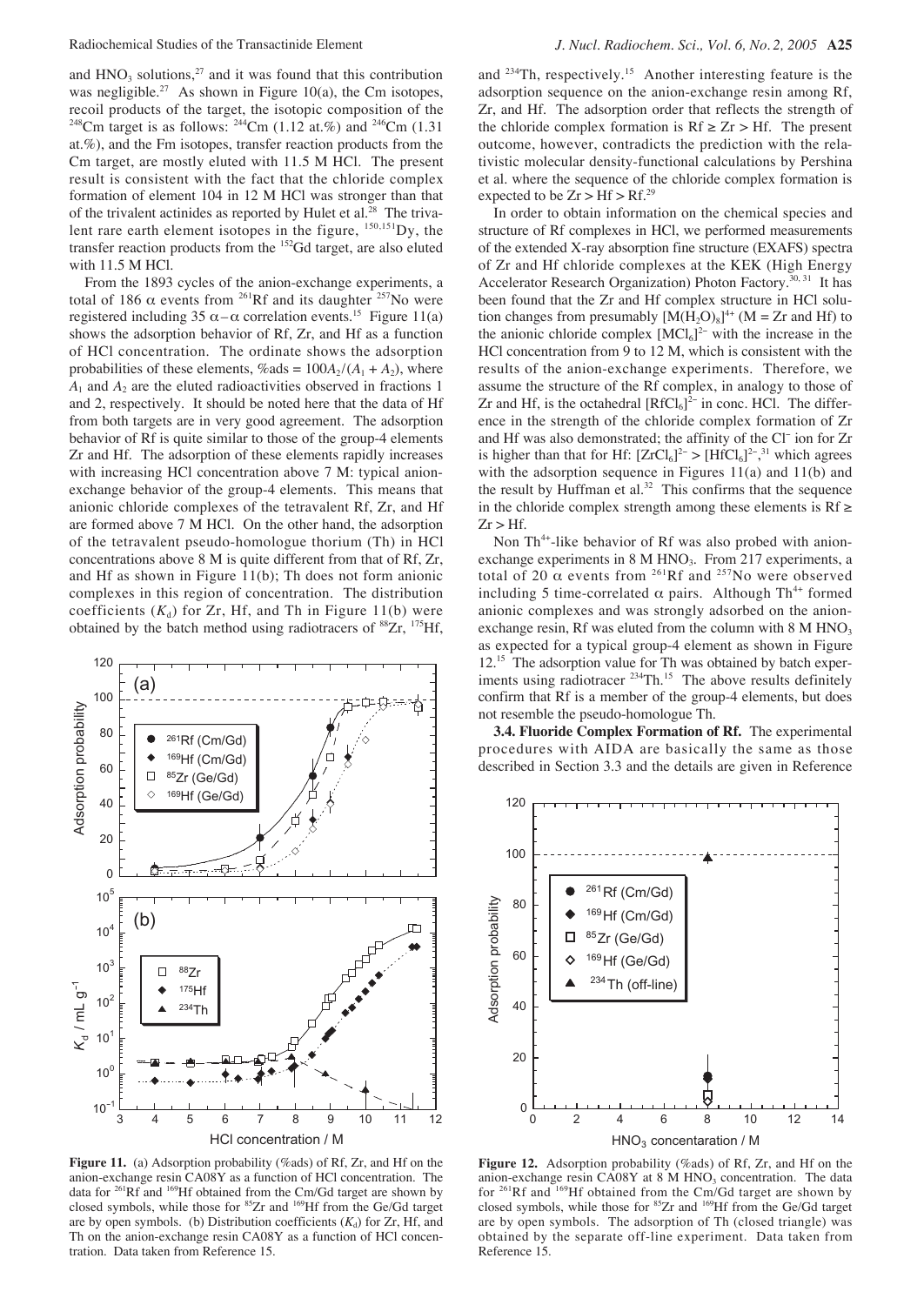

**Figure 13.** Adsorption behavior of Rf, Zr, and Hf on the anion-exchange resin CA08Y as a function of the initial concentration of HF, [HF]<sub>ini</sub> obtained with (a) the 1.6 mm i.d.  $\times$  7.0 mm column and with (b) the 1.0 mm i.d.  $\times$  3.5 mm one. The data for <sup>261</sup>Rf and <sup>169</sup>Hf obtained from the Cm/Gd target are shown by closed symbols, while those for <sup>85</sup>Zr and <sup>169</sup>Hf from the Ge/Gd target are by open ones. The adsorption values of <sup>89m</sup>Zr and <sup>167</sup>Hf produced from the <sup>89</sup>Y and <sup>nat</sup>Eu targets, respectively, are also included in (b). Data taken from Reference 16.

16. In this study, we used two different microcolumns, 1.6 mm i.d.  $\times$  7.0 mm and 1.0 mm i.d.  $\times$  3.5 mm, to measure a wide range of  $K_d$  values. From the 4226 cycles of the anionexchange experiments, a total of 266  $\alpha$  events from <sup>261</sup>Rf and its daughter  ${}^{257}$ No were registered including 25 time-correlated α pairs of 261Rf and 257No. Figures 13(a) and 13(b) show the variation of the adsorption probability of Rf, Zr, and Hf as a function of the initial concentration of HF,  $[HF]_{ini}$  for the two columns.<sup>16</sup> The adsorption values of Zr and Hf were also measured in separate experiments using <sup>89m</sup>Zr and <sup>167</sup>Hf produced in the  ${}^{89}Y(p, n)$  and  ${}^{nat}Eu({}^{19}F, xn)$  reactions, respectively.<sup>16</sup> The contribution of the  $\alpha$  events from the daughter nucleus <sup>257</sup>No formed from the α decay of <sup>261</sup>Rf before the chemical separation procedures was also evaluated to be less than 5% in HF solution. $33$  As shown in Figure 13, the adsorption values of Zr and Hf obtained in the different experiments agree well, and the adsorption of Zr and Hf is absolutely equal over a wide range of HF concentrations and steeply decreases with  $[HF]_{\text{ini}}$ , while that of Rf decreases at much lower  $[HF]_{\text{ini}}$ . The lower adsorption of Rf indicates that the fluoride complex formation of Rf is weaker than those of Zr and Hf. The present result is consistent with those reported in References 34 – 37 where a different behavior of Rf as compared to that of the homologues in the fluoride complex formation was observed.

It is well known that the dissociation of HF is as follows,  $38$ 

$$
H^+ + F^- \ncong HF \tag{1}
$$

$$
HF + F^- \rightleftarrows HF_2^-.
$$
 (2)

According to the dissociation constants  $K_1 = 935 \text{ M}^{-1}$  and  $K_2 =$ 3.12 M<sup>-1</sup> for eqs (1) and (2), respectively,<sup>38</sup> above 1 M [HF]<sub>ini</sub>, the concentration of the anionic  $HF_2^-$  species is more than one order of magnitude higher than that of the free F<sup>-</sup>. Thus, the  $K_d$ values for Rf, Zr, and Hf in Figure 14 are plotted as a function of the concentration of  $HF_2^-$ ,  $[HF_2^-]$ .<sup>24</sup> The  $K_d$  values for Rf were deduced from the adsorption probability in Figure 13 by assuming that the kinetics in the fluoride complex formation and the anion-exchange processes of Rf are as fast as those of the homologues Zr and Hf as described in Reference 16, while those for Zr and Hf were from the on-line column chromatographic experiments with AIDA. A decrease of the  $K_d$  values for these elements with  $[HF_2^-]$  is explained as the displacement



**Figure 14.** Distribution coefficients  $(K_d)$  for Rf, Zr, and Hf on the anion-exchange resin CA08Y as a function of the concentration of HF<sub>2</sub><sup>-</sup>. The data from the 1.6 mm i.d.  $\times$  7.0 mm and 1.0 mm i.d.  $\times$  3.5 mm columns are depicted by open and closed symbols, respectively. Data taken from References 16 and 24.

of the metal complex from the binding sites of the resin by the counter anion  $HF_2^-$  as,

$$
R_n - MF_{4+n} + n \cdot HF_2^- \rightleftharpoons n \cdot R - HF_2 + MF_{4+n}^{n-}
$$
  
\n
$$
(M = Rf, Zr, \text{ and } HF),
$$
\n(3)

where R denotes the resin. As shown in Figure 14, the  $K_d$ values of these elements decrease linearly with  $[HF_2^-]$  in the  $\log K_d$  vs.  $\log [\text{HF}_2^-]$  plot. It should be noted that the slopes for Zr and Hf are clearly –3 (dashed line), while that for Rf is significantly different, i.e. -2 (solid line). Equation 3 implies then that Rf is likely to be present as the hexafluoro complex,  $[RfF_6]^2$ <sup>-</sup> similar to the well known  $[ZrF_6]^2$ <sup>-</sup> and  $[HfF_6]^2$ <sup>-</sup> at lower [HF]<sub>ini</sub>, while Zr and Hf are likely to be present in the form of the heptafluoro complexes,  $[ZrF_7]^{3-}$  and  $[HfF_7]^{3-}$  as suggested in References 39 and 40. The activity coefficients of the involved chemical species, however, are not available in the case of the higher concentration of HF, thus the definite identification of the anionic fluoride complexes is presently an open question.

Recently, we have studied the anion-exchange behavior of Rf in the mixed  $HF/HNO<sub>3</sub>$  solutions to further the understanding of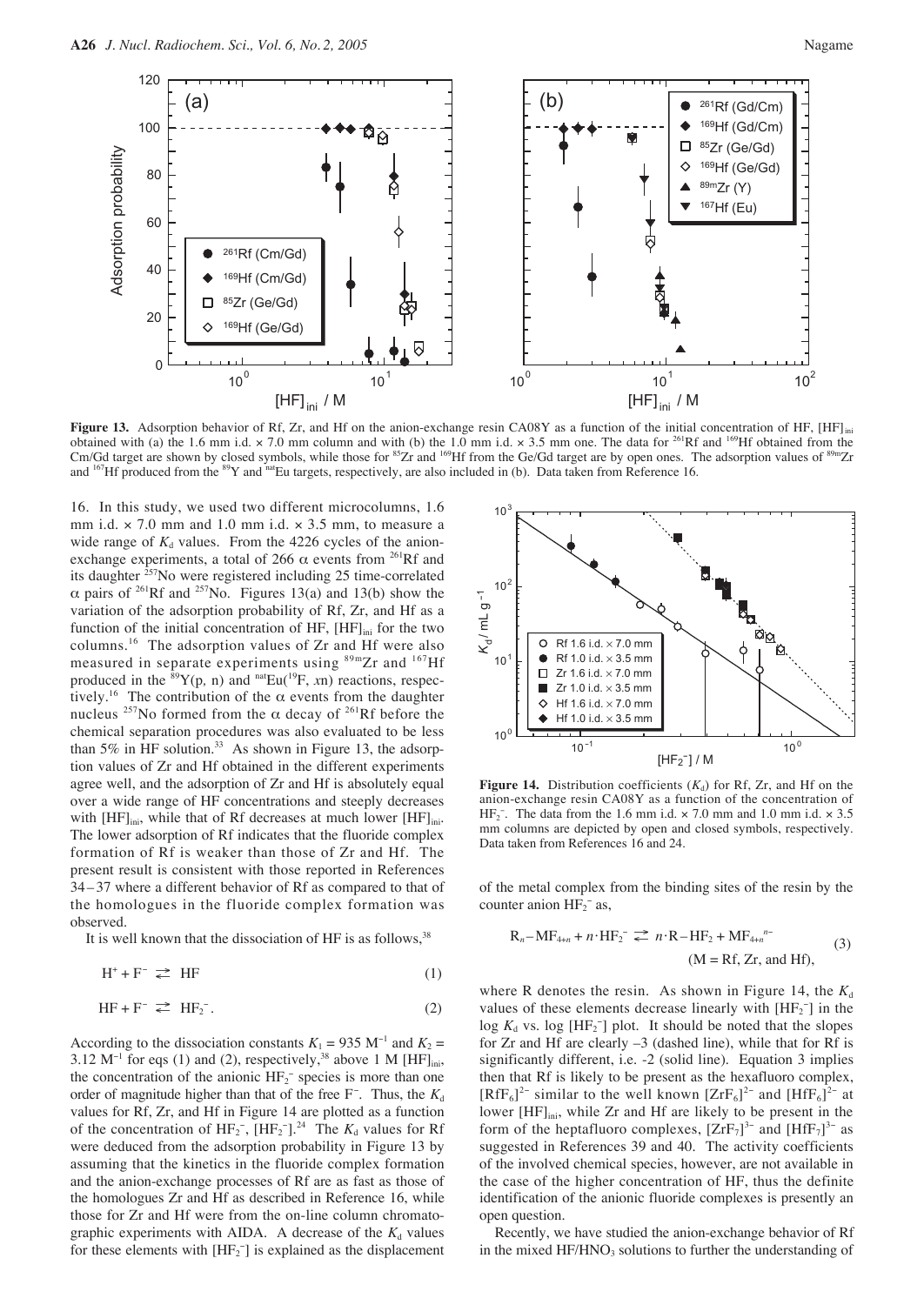the fluoride complex formation of Rf. The  $K_d$  values for Rf and the homologues Zr and Hf have been measured as a function of the fluoride ion concentration  $[F<sup>-</sup>]$ .<sup>41</sup> The results indicate that at constant concentration of the nitrate ion  $[NO<sub>3</sub><sup>-</sup>] = 0.01 M$ , the formation of the hexafluoro anionic complexes of Zr and Hf occurs at a fluoride ion concentration of about 10<sup>-5</sup> M, while that of Rf started at around  $10^{-3}$  M. There was about two-orders of magnitude difference in the fluoride ion concentration of Rf and the homologues for the formation of the hexafluoro complexes. This also clearly demonstrates that the formation of the fluoride complexes of Rf is much weaker than those of the homologues  $Zr$  and Hf. $41$ 

Relativistic density-functional calculations of the electronic structures of hexafluoro complexes ( $[MF_6]^{2-}$ , M=Rf, Zr, and Hf) have been performed to evaluate the stability of the complexes. The results indicate that the sequence in the overlap populations between the valence  $d$  orbitals of  $M<sup>4+</sup>$  and the valence orbitals of F<sup>-</sup> is found to be  $Zr \approx Hf > Rf$ , suggesting that the Rf complex is less stable than those of Zr and Hf in the  $[MF_6]^2$ <sup>-</sup> structure.<sup>42</sup> Although the calculations qualitatively agree with the experimental results, further theoretical approaches are needed to quantitatively understand the present interesting results.

#### **4. Summary and Perspectives**

Anion-exchange behavior of rutherfordium <sup>261</sup>Rf produced in the  $248$ Cm( $18$ O, 5n) reaction was systematically studied based on an atom-at-a-time scale. The adsorption probabilities of Rf in anion-exchange chromatography were measured with high statistics, which has made it possible to perform a detailed comparison of the properties of Rf with those of the homologues Zr and Hf. It was found that the anion-exchange behavior of Rf is quite similar to those of  $Zr$  and  $Hf$  in  $HNO<sub>3</sub>$  and  $HCl$  solutions, clearly confirming that Rf is a member of the group-4 elements, and Rf does not behave like the tetravalent pseudohomologue Th. On the other hand, a large difference in the adsorption behavior of Rf and the homologues on the anionexchange resin was observed in HF solution; the fluoride complex formation of Rf is much weaker than those of the homologues. According to the HSAB (Hard and Soft Acids and Bases) concept,<sup>43</sup> the fluoride anion is a hard anion and interacts stronger with (hard) small cations. Thus, a weaker fluoride complex formation of Rf as compared to Zr and Hf would be reasonable if the size of the  $Rf^{4+}$  ion is larger than those of  $Zr^{4+}$  and  $Hf^{4+}$  (0.08 nm vs. 0.07 nm) as predicted by Johnson and Fricke.<sup>44</sup> The fact that the chloride complex formation of Rf is slightly stronger than those of the homologues would also be explained by this concept, because the chloride anion is a relatively soft anion. (The different adsorption behavior of Zr and Hf in HCl is not interpreted with this concept, since the radii of  $Zr^{4+}$  and  $Hf^{4+}$  are known to be very similar.) To enhance the understanding of the chemical properties of Rf, the complex formation study with the softer halide anions (Br<sup>−</sup> and I<sup>−</sup> ) will give some valuable information. Quantitative theoretical calculations are also required to gain more knowledge on the complex chemistry of Rf.

In further studies of Rf aqueous chemistry, experiments on reversed-phase extraction chromatography with AIDA are under way to study complex formation ability of Rf with various kinds of organic extractants. Also experiments are being performed to obtain some thermodynamic equilibrium constants of Rf in fluoride complex formation. On the basis of these quantitative data, the influence of relativistic effects on chemical properties of Rf will be discussed.

Anion-exchange experiments with 34-s <sup>262</sup>Db produced in the <sup>248</sup>Cm( $^{19}$ F, 5n) reaction with the cross section of 1.3 nb are also being conducted with AIDA.<sup>30, 45</sup> To obtain more accurate data, however, we need to develop a new device to shorten the time for the preparation of the  $\alpha$  sources. An improved AIDA

based on a continuous ion-exchange system is under construction.

**Acknowledgment.** The research work reported was carried out by many colleagues that make up the Heavy Element Nuclear Chemistry Group at JAERI. The list includes K. Akiyama, M. Asai, S. Goto, H. Haba, M. Hirata, S. Ichikawa, Y. Ishii, I. Nishinaka, M. Sakama, T. K. Sato, A. Toyoshima, and K. Tsukada. The present study is supported in part by the JAERI-University Collaboration Research Program and by the Program on the Scientific Cooperation between JAERI and GSI in Research and Development in the Field of Ion Beam Application. We would like to thank all colleagues participated in the experiment and contributed to this study from Wako, Niigata, Osaka, Kanazawa, Tokyo, Tsukuba, Shizuoka, Tokushima, Darmstadt, Mainz, Bern/Villigen, and Munich. We are grateful to M. Schädel for his continuous help and valuable suggestions from the beginning of this work. We also acknowledge W. Brüchle, H. W. Gäggeler, H. Kudo, J. V. Kratz, Y. Oura, A. Shinohara, K. Sueki, A. Türler, and A. Yokoyama for their kind and constant support. Our thanks go to the staff of the JAERI tandem accelerator, Advanced Science Research Center, and Nuclear Physics Group at JAERI, and other all colleagues for their continuous help. The author appreciates kindness of P. J. Karol for reading and correcting the manuscript. Last, he is sincerely indebted to H. Nakahara for his thoughtful and constant advice and encouragement throughout the course of this work.

### **References**

- (1) G. T. Seaborg, Chem. Eng. News **23**, 2190 (1945).
- (2) *The Chemistry of Superheavy Elements*, ed. M. Schädel, Kluwer Academic Publishers, Dordrecht, 2003.
- (3) Yu. Ts. Oganessian, V. K. Utyonkov, Yu. V. Lobanov, F. Sh. Abdullin, A. N. Polyakov, I. V. Shirokovsky, Yu. S. Tsyganov, G. G. Gulbekian, S. L. Bogomolov, B. N. Gikal, A. N. Mezentsev, S. Iliev, V. G. Subbotin, A. M. Sukhov, A. A. Voinov, G. V. Buklanov, K. Subotic, V. I. Zagrebaev, M. G. Itkis, J. B. Patin, K. J. Moody, J. F. Wild, M. A. Stoyer, N. J. Stoyer, D. A. Shaughnessy, J. M. Kenneally, and R. W. Lougheed, Nucl. Phys. A**734**, 109 (2004).
- (4) Yu. Ts. Oganessian, V. K. Utyonkov, Yu. V. Lobanov, F. Sh. Abdullin, A. N. Polyakov, I. V. Shirokovsky, Yu. S. Tsyganov, G. G. Gulbekian, S. L. Bogomolov, A. N. Mezentsev, S. Iliev, V. G. Subbotin, A. M. Sukhov, A. A. Voinov, G. V. Buklanov, K. Subotic, V. I. Zagrebaev, M. G. Itkis, J. B. Patin, K. J. Moody, J. F. Wild, M. A. Stoyer, N. J. Stoyer, D. A. Shaughnessy, J. M. Kenneally, and R. W. Lougheed, Phys. Rev. C**69**, 021601 (2004).
- (5) K. Morita, K. Morimoto, D. Kaji, T. Akiyama, S. Goto, H. Haba, E. Ideguchi, R. Kanungo, K. Katori, H. Koura, H. Kudo, T. Ohnishi, A. Ozawa, T. Suda, K. Sueki, H. S. Xu, T. Yamaguchi, A. Yoneda, A. Yoshida, and Y. L. Zhao, J. Phys. Soc. Jpn. **73**, 2593 (2004).
- (6) P. J. Karol, H. Nakahara, B. W. Petley, and E Vogt, Pure Appl. Chem, **75**, 1601 (2003).
- (7) B. Fricke and W. Greiner, Phys. Lett. **30B**, 317 (1969).
- (8) P. Pyykkö, Chem. Rev. **88**, 563 (1988).
- (9) V. Pershina, Chem. Rev. **96**, 1977 (1996).
- (10)P. Schwerdtfeger and M. Seth, *Encyclopedia of Computational Chemistry, Vol. 4*, eds. P. von R. Schleyer et al., Wily, New York, 1998, p. 2480.
- (11)J. V. Kratz, *Chemistry of Transactinides*. In: *Handbook of Nuclear Chemistry, Vol. 2, Elements and Isotopes*, eds. A. Vértes, S. Nagy, Z. Klencsár, Kluwer Academic Publishers, Dordrecht, 2003, p. 323.
- (12)M. Schädel, J. Nucl. Radiochem. Sci. **3**, 113 (2002); M.